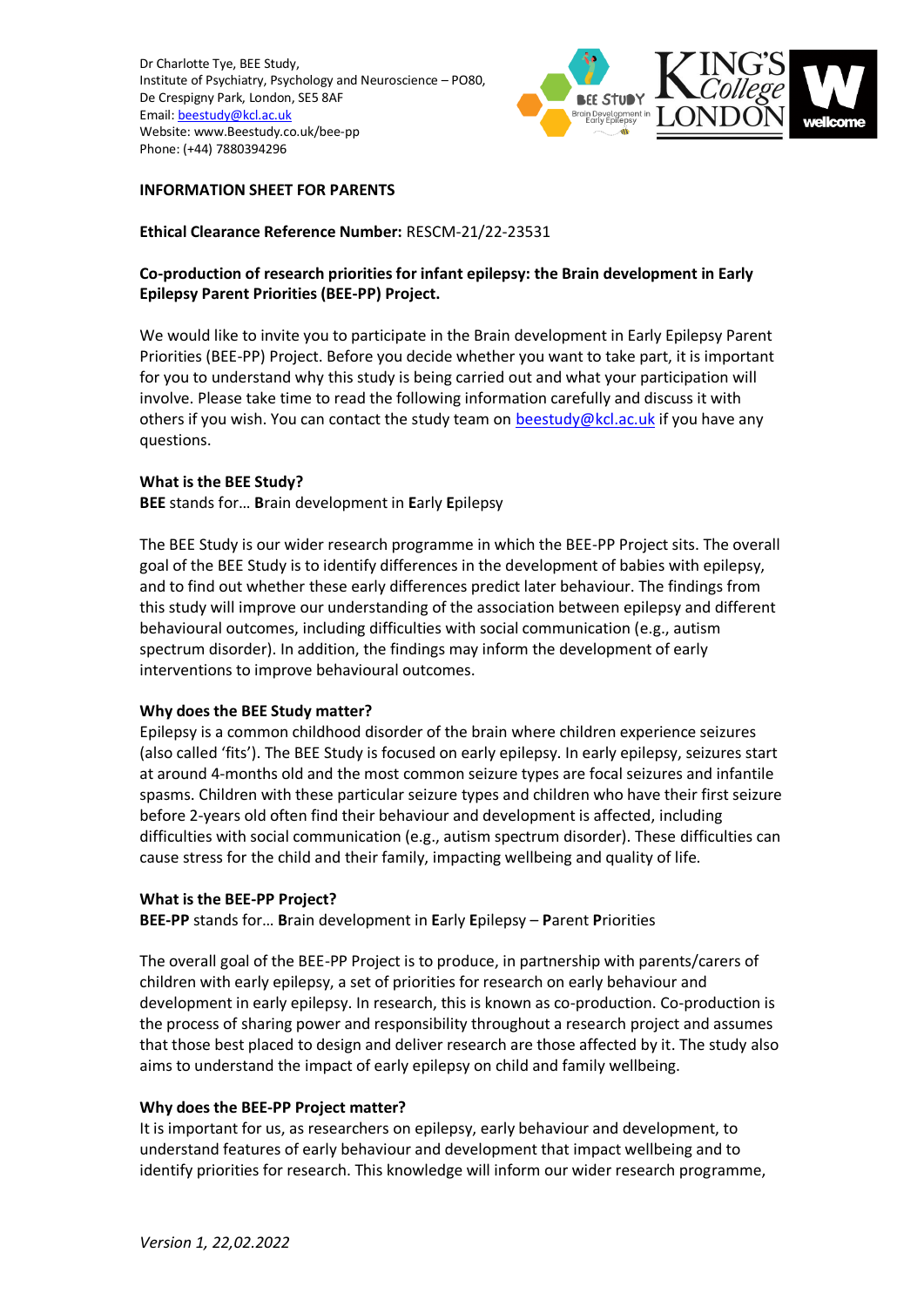the BEE Study, such that our research reflects the experiences and priorities of those affected by it. In research this is known as conducting Patient and Public Involvement (PPI). PPI is the active collaboration between patients, the public and researchers in the research process to conduct research 'with' and 'by' those affected by it, rather than using those individuals as subjects. An example of this is involvement in prioritising research topics and this is what we aim to achieve via the BEE-PP Project.

### **Why have I been invited to take part?**

You are invited to take part because you have a child aged 4-weeks – 15-years 11 months old who was diagnosed with epilepsy between 4-weeks and 36-months old. Their seizures must not be provoked by acute conditions, such as fevers, infections, trauma, electrolyte disturbances, transient metabolic, and/or endocrine disorders. You must be at least 16 years old to take part, and able to understand and communicate in English.

### **What does the project involve?**

Families will be asked to take part in an online survey and an optional online focus group and follow-up activities, including reviewing project outputs and writing a blog post on participation in the project. For more information on each part of the project please see below.

# **What will happen if I take part in the online survey?**

You will be asked to complete an online survey asking about the impact of early epilepsy on your child's and family's wellbeing, as well as your priorities for research on early behaviour and development in early epilepsy. The former will include questions about the impact of your child's epilepsy on their emotions and behaviour, your family's daily life, your wellbeing and your child's sibling(s), if they have any. The latter will ask about your concerns to establish areas important to your family, such as your child's social development or sleep, as well as specifically about your priorities for research (e.g., determinants of quality of life and determinants of co-occurring conditions, such as autism spectrum disorder).

If you complete the online survey, you will have the option to enter a prize draw to win a voucher worth £25. You do not have to consent to enter the prize draw to complete the online survey. Entering the prize draw is completely optional. Whether you choose to enter the prize draw or not it will not have any negative consequences on your participation in the BEE-PP Project or any other future research.

We will also ask for your consent to be contacted about other studies in the future. You do not have to consent to this to take part in the project, and not consenting to this will not have any negative consequences on your participation in the BEE-PP Project. If you do choose to consent to this, we will add you to a contact list that we may use to send information about future studies that are relevant to families with early epilepsy. You can contact us to be removed from this list at any time.

# **What if I don't feel comfortable answering some of or all the questions in the online survey?**

Simply leave it blank and move on to the next one. You may complete the questionnaire in your own time. You may end your participation at any time, for any reason, and we will not ask you why. These decisions are entirely yours and we respect your wishes.

### **What will happen if I take part in the optional online focus group?**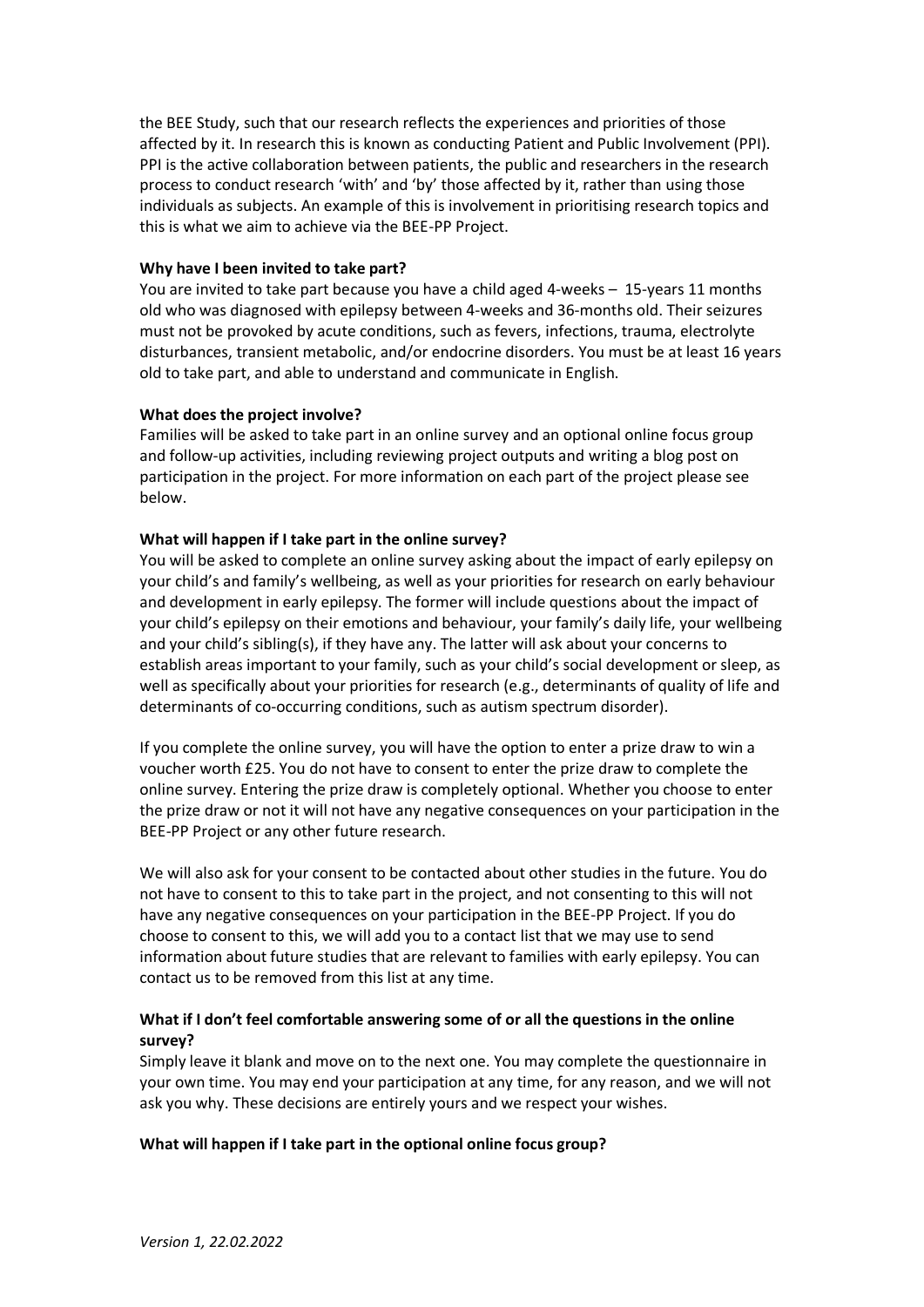You are invited to take part in an optional 2-hour recorded online focus group, via the conferencing platform Microsoft Teams (for more information on video/audio recordings see below). Within the focus group you will be asked to discuss in detail topics commonly raised in responses to the online survey on the impact of early epilepsy and priorities for research. This discussion will take place with other parents/carers of children with early epilepsy and adult epilepsy patients and/or charity representatives. You will also have the opportunity to discuss topics important to you and your family as well as those identified by the online survey. Other activities in the focus group will include sharing thoughts and ideas via short surveys and digital collaborative noticeboards. You do not have to agree to take part in the optional focus group to participate in the project and taking part is entirely optional.

Furthermore, if you consent to take part in the online focus group, you will be invited to take part in two optional follow-up activities. This includes reviewing outputs from the project (parent-voiced video of research priorities, formal reports and summary infographics) and/or writing a short 200–500-word anonymous blog post reflecting on your experience in the project. You do not have to agree to take part in these additional follow-up activities to take-part in the online focus group and taking part is entirely optional.

If you express an interest in taking part in the online focus group and follow-up activities, you will be contacted with more information about these activities and separate consent forms. We can reimburse parents for their participation in the focus group and follow-up activities. For more information see 'Benefits of taking part in the online focus group' below.

### **Video/audio recording**

With your permission we request that the online focus group is recorded via the online conferencing platform, Microsoft Teams. A video recording of the focus group will only be used for research purposes, such as assisting the identification of participants in the audio recording. An audio recording of the focus group will be used for research and publication purposes, including conferences, in the media, on the BEE Study website, and for training purposes. The main use of the focus group audio recording will be to generate a parentvoiced video of research priorities. Only researchers involved in the study will have access to and watch and/or listen to these recordings, with the exception of audio that is used for publications. Video and audio recordings will be saved on password protected and/or encrypted King's College London computers, accessible only to researchers involved in the study.

### **Do I have to take part?**

Participation is completely voluntary. You should only take part if you want to and choosing not to take part will not disadvantage you in any way. If you choose to take part, you will be asked to provide your consent.

### **What are the possible risks of taking part?**

There are no risks to taking part. The project will involve completing questionnaires that ask about your family's demographics, the impact of early epilepsy on your family (e.g., your child's emotions and behaviours, your wellbeing, your family's daily family life) and your priorities for research into early behaviour and development in early epilepsy (e.g., determinants of quality of life). The start of the survey contains links to services and helplines if you feel distressed while completing the survey and would like to seek support. These links will also be shared at the end of the survey. This project also involves the option to take part in an online focus group, which will also involve the discussion of topics covered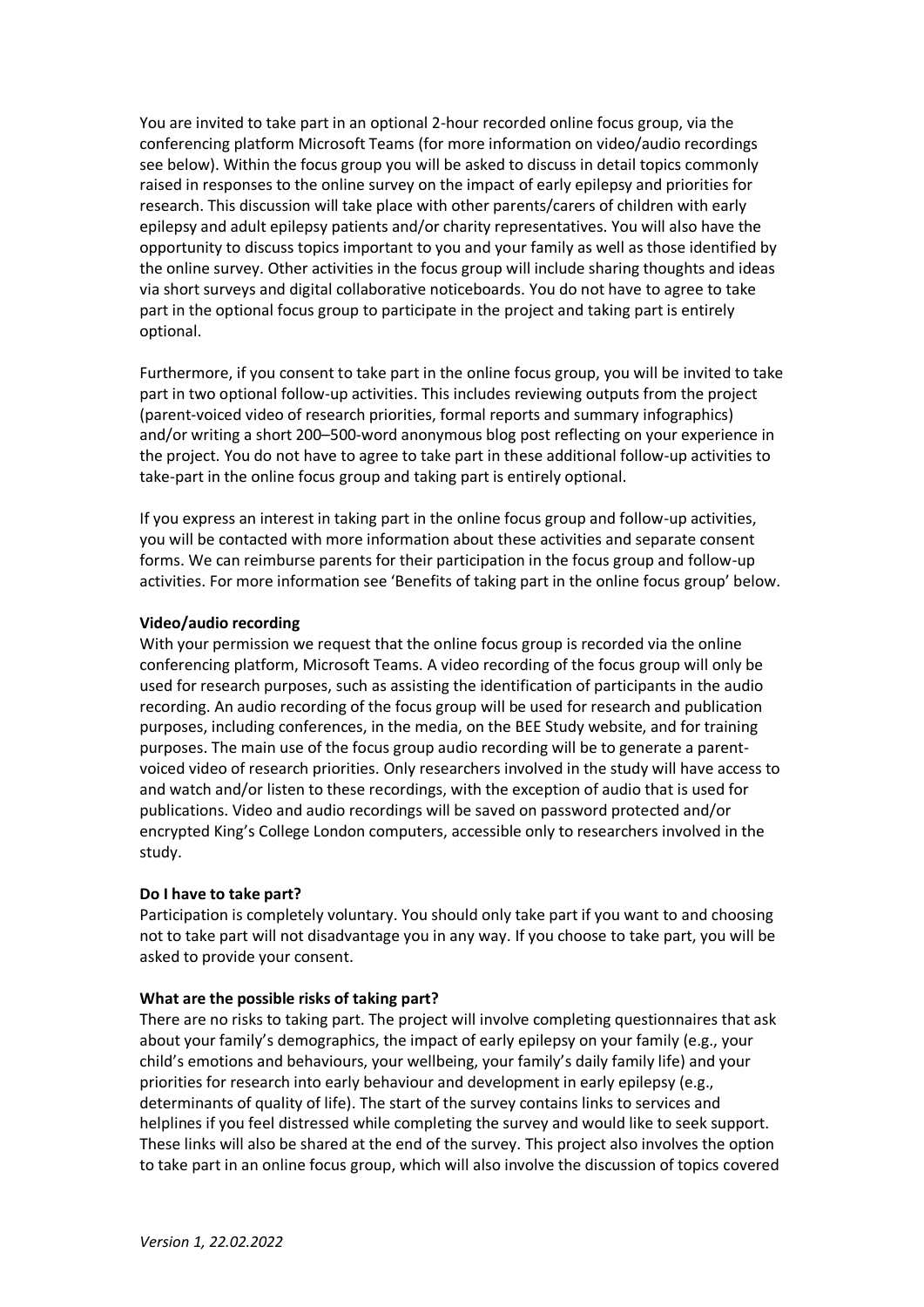by the online survey as well as personal experiences. Focus group facilitators will not be able to directly provide support or advice but will signpost you towards appropriate resources if you feel distressed.

#### **What are the possible benefits of taking part?**

You will have the opportunity to learn more about research on epilepsy, early behaviour and development. Your participation in the project will help us to understand priorities for research on early behaviour and development in early epilepsy and the impact of early epilepsy on wellbeing. This will inform the design of our wider research programme, the BEE Study. Children with early epilepsy and their families will also benefit from subsequent research projects informed by parent priorities for research into early behaviour and development in early epilepsy identified by this project.

#### **Benefits of taking part in the online survey:**

You will have the option to be entered into a prize draw to win a voucher worth £25 if you complete the online survey. You do not have to consent to enter the prize draw to complete the online survey. Entering the prize draw is completely optional. Whether you choose to enter the prize draw or not it will not have any negative consequences on your participation in the BEE-PP Project or any other future research.

#### **Benefits of taking part in the online focus group:**

The BEE-PP Project is funded by King's College London and The Wellcome Trust and through this budget we can reimburse parents for their attendance at the online focus group and completion of follow-up activities. Other benefits include the opportunity to meet with and share experiences with other similar families and charity and patient representatives.

Rates of payment have been set in accordance with National Institute for Health Research (NIHR) INVOLVE guidelines. Further information can be found here: [https://www.nihr.ac.uk/documents/payment-guidance-for-members-of-the-public](https://www.nihr.ac.uk/documents/payment-guidance-for-members-of-the-public-considering-involvement-in-research/27372#Section_2_-_Payment_for_involvement)[considering-involvement-in-research/27372](https://www.nihr.ac.uk/documents/payment-guidance-for-members-of-the-public-considering-involvement-in-research/27372#Section_2_-_Payment_for_involvement) Focus group attendance rate:

£50 for a 2-hour meeting

Associated follow-up activity rates:

£50 reviewing outputs and resources £25 writing an anonymous 200–500-word blog post reflecting on experience

### **Data handling and confidentiality**

All information collected in the BEE-PP Project will be stored securely and be kept confidential. We will keep all identifiable information (e.g., names and email addresses) separate from project data. Yours and your child's identifiable data will only be accessed by members of the research team. Personal information will be kept on password protected and/or encrypted computers at King's College London. Your answers to the online survey will be stored anonymously on our server or on password protected and/or encrypted computers at King's College London, separate from personal information. No identifiable information about you or your child will be shared outside of the research team and published data will be anonymised. However, it is possible that you could be identified by direct quotes and audio clips published as part of project outputs.

We will retain your data for the duration of the project and for as long as the topic is relevant, to allow for data analysis and dissemination of our results to the wider community.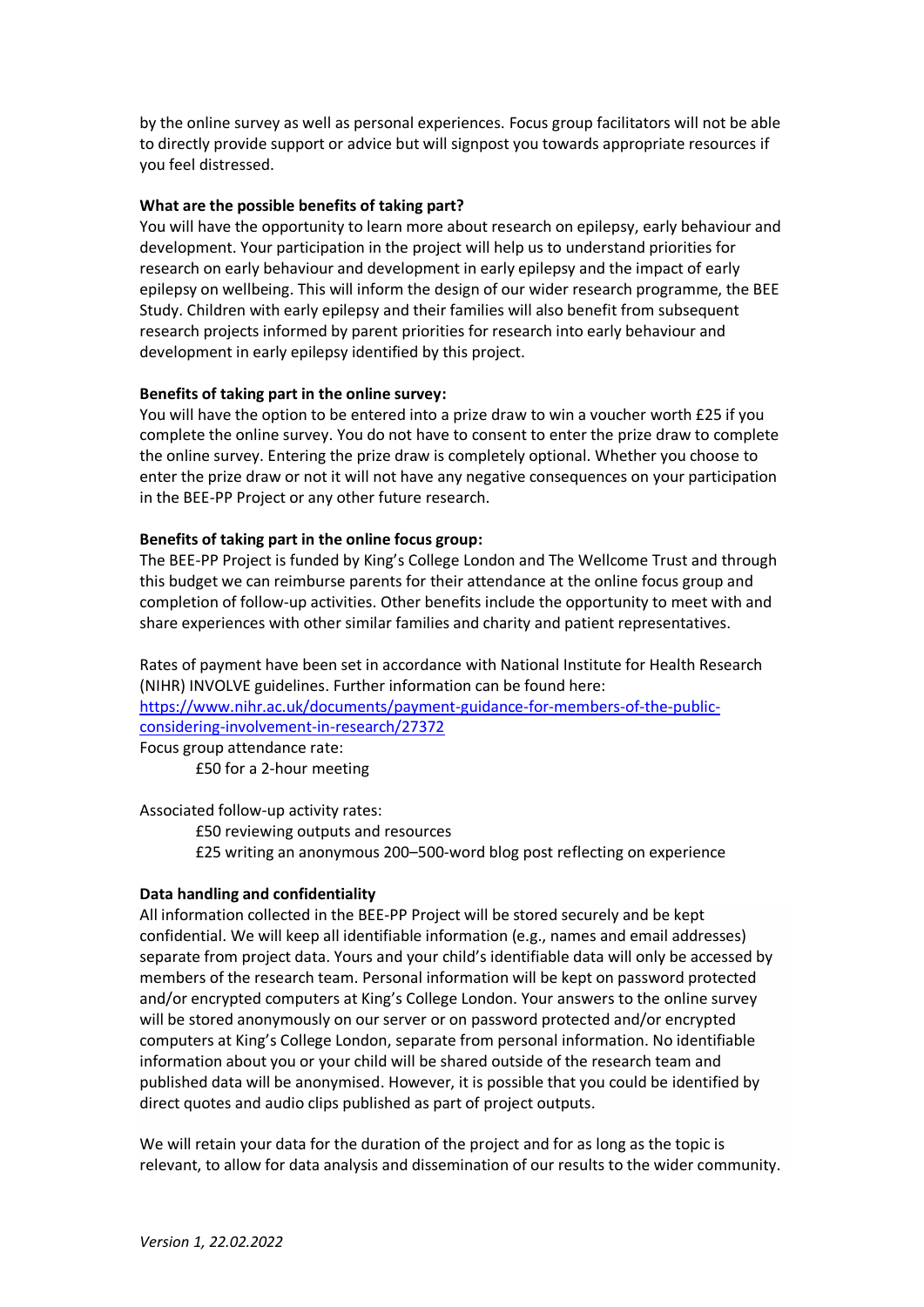All archived data will be stored in a confidential format, except for audio and video recordings. Due to the nature of this data including voices and images it is classed as personal data by UK GDPR Data Protection Act 2018. This data will be archived separately from all other identifiable information and project data. With your permission we will retain your contact details because we may receive funding to conduct future studies on early epilepsy, behaviour and development, and we would like to let you know about these opportunities. If you do not wish to hear about future opportunities for you and your child, please let us know and we will remove your contact details from our database.

### **Where can I find out more about how my information is used?**

Your data will be processed in accordance with the General Data Protection Regulation 2018 (GDPR). If you would like more information about how your data will be processed in accordance with GDPR please visit the link below:

# [https://www.kcl.ac.uk/research/support/rgei/research-ethics/kings-college-london](https://www.kcl.ac.uk/research/support/rgei/research-ethics/kings-college-london-statement-on-use-of-personal-data-in-research)[statement-on-use-of-personal-data-in-research](https://www.kcl.ac.uk/research/support/rgei/research-ethics/kings-college-london-statement-on-use-of-personal-data-in-research)

# **What will happen to the findings of the project?**

We will provide information about the findings of this study on the BEE Study website (<Beestudy.co.uk>) and social media, as well as with relevant charities helping with our research (Epilepsy Research UK, Young Epilepsy, Autistica) who will also share this information. Publications will include a detailed lay report and summary infographics of project findings, as well as a video of parent-voiced priorities for research. We also expect to publish findings in scientific journals and present findings at academic conferences. It is likely our research will be used to inform future research and research funding.

# **What if I change my mind about taking part?**

If you decide to take part, you may withdraw at any point during the survey without giving a reason before submitting your answers by closing the browser. You may also withdraw your responses up to 30 days after submission by contacting the research team (contact details can be found at the top and end of this information sheet). We aim to publish summary data shortly after survey completion and use this information to inform topics covered in the optional focus group. For this reason, it will not be possible to withdraw your data 30 days after you have submitted the survey.

If you decide to take part in the optional focus group and follow-up activities, you may also withdraw at any point without giving a reason. If you decide you no longer want to take part in the focus group before it has started, we would appreciate it if you could inform us of your decision to no longer take part, so we have the opportunity to invite another parent/carer to attend the focus group. However, we understand that under some circumstances this might not be possible (e.g., an unforeseen emergency at the time of the focus group).

It will not be possible to withdraw audio and video recordings of the online focus group as there will be a singular audio and video recording of the meeting. Therefore, it will not be possible to remove audio and video recordings of single participants. However, you may withdraw the use of quotes and audio clips in publications up to 30 days after focus group attendance by contacting the research team (contact details can be found at the top and end of this information sheet). Video recordings will only be used for research not publication purposes (see Video/audio recordings). We aim to rapidly review responses and